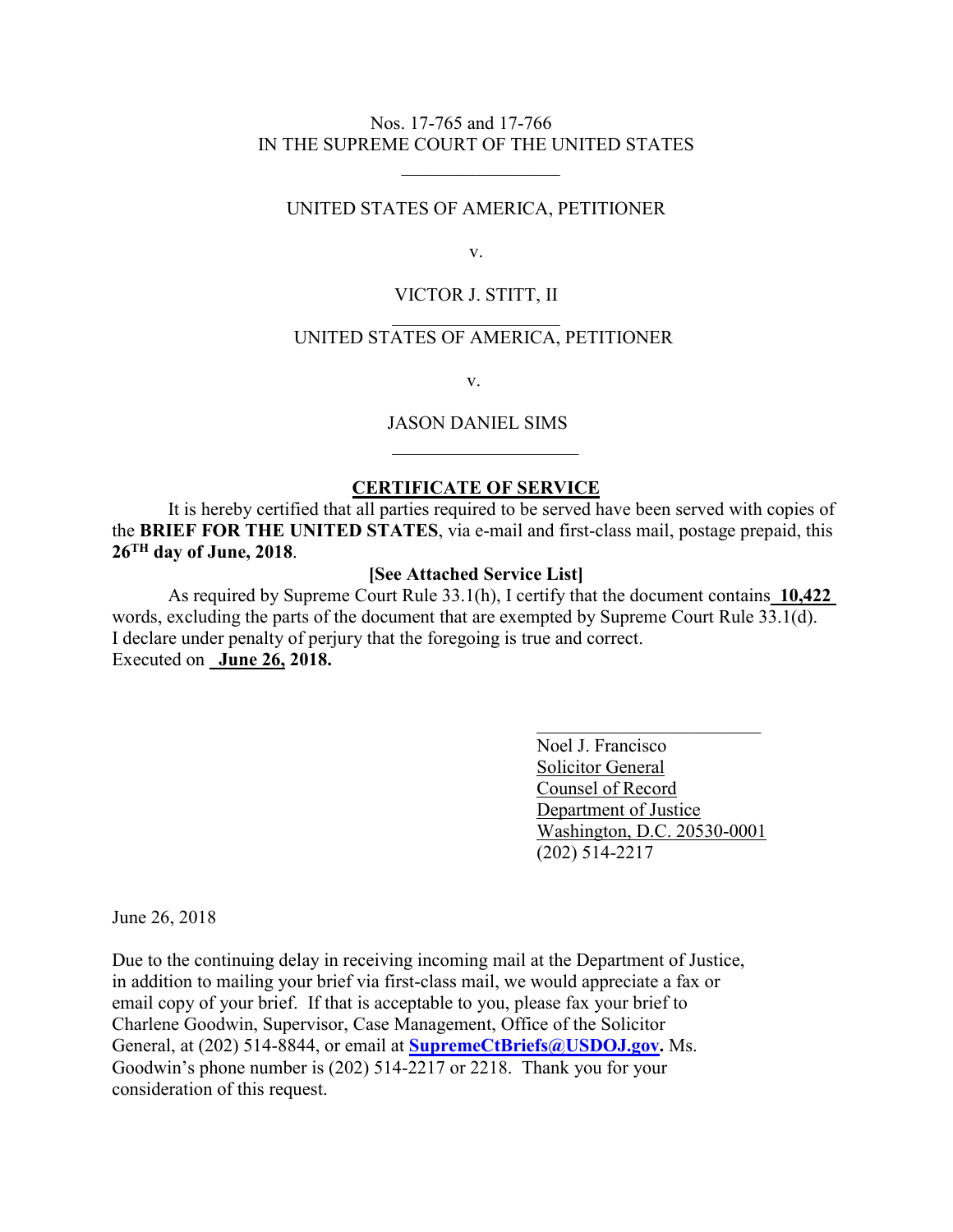17-0765 USA VICTOR J. STITT, II

> JEFFREY L. FISHER STANFORD LAW SCHOOL SUPREME COURT CLINIC 559 NATHAN ABBOTT WAY STANFORD, CA 94305 650-724-7081 JLFISHER@LAW.STANFORD.EDU

TIMOTHY C. IVEY OFFICE OF THE FEDERAL PUBLIC DEFENDER 1660 W. 2ND STREET SUITE 750 CLEVELAND, OH 44113 216-522-4856 TIMOTHY\_IVEY@FD.ORG 216-522-4321(Fax)

KENT S. SCHEIDEGGER CRIMINAL JUSTICE LEGAL FOUNDATION 2131 L STREET SACRAMENTO, CA 95816 916-446-0345 KENT.SCHEIDEGGER@CJLF.ORG